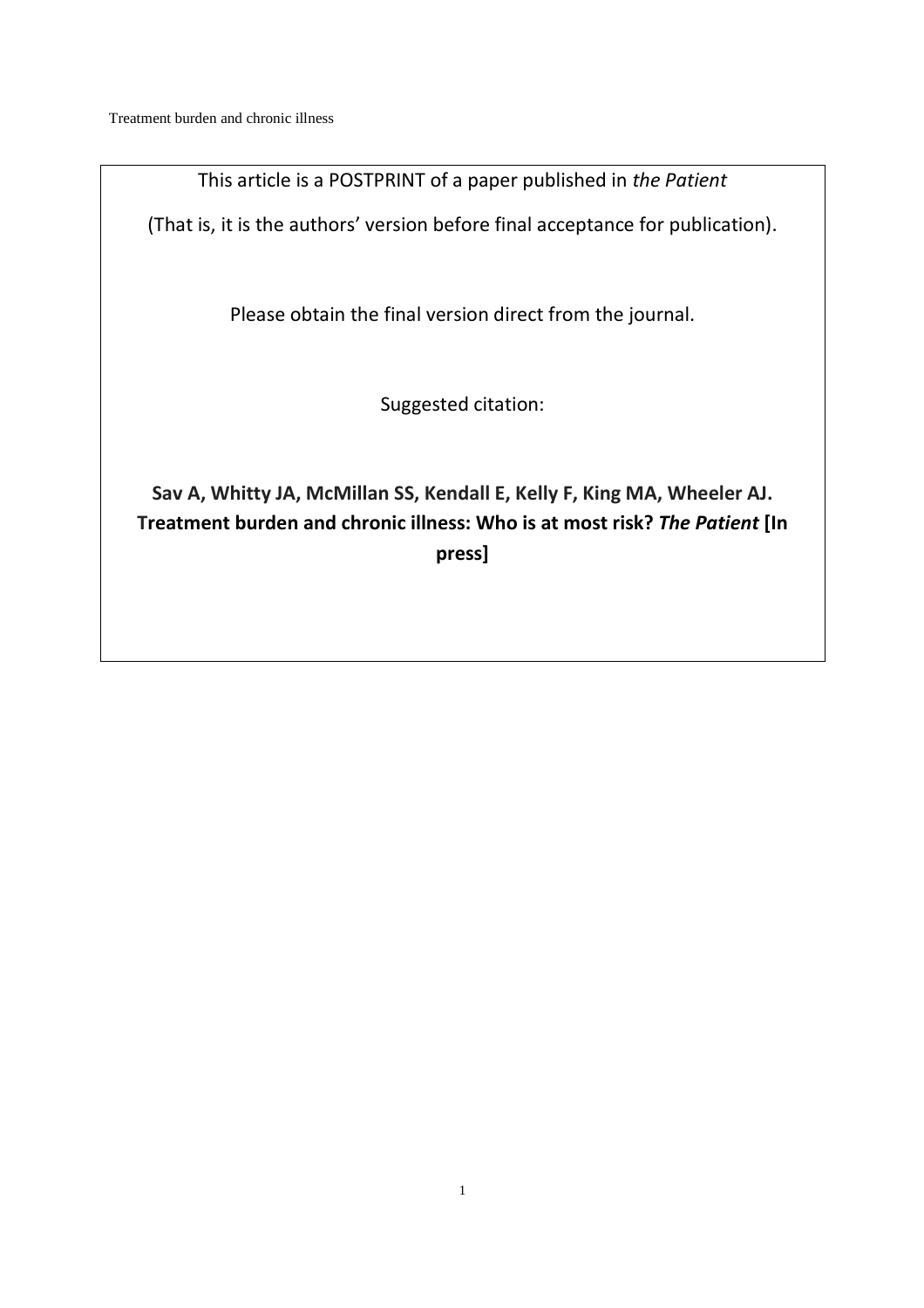## **Treatment burden and chronic illness: Who is at most risk?**

## **Authors:**

Adem Sav (PhD, Lecturer),<sup>1,2,6</sup> Jennifer A Whitty (PhD, Associate Professor),<sup>5</sup> Sara S McMillan (PhD, Lecturer),<sup>2,3</sup> Elizabeth Kendall (PhD, Professor),<sup>2</sup>Fiona Kelly (PhD, Senior Lecturer),<sup>3,4</sup> Michelle A King (PhD, Senior Lecturer), <sup>3</sup> Amanda J Wheeler (PhD, Professor).<sup>2,4</sup>

<sup>1</sup>School of Allied Health (Public Health), Australian Catholic University, Banyo, Queensland, Australia.

<sup>2</sup>School of Human Services and Social Work, Menzies Health Institute Queensland, Griffith University, University Drive, Meadowbrook, Queensland, Australia. Email: s.mcmillan@griffith.edu.au ; e.kendall@griffith.edu.au ; a.wheeler@griffith.edu.au

<sup>3</sup>School of Pharmacy, Menzies Health Institute Queensland, Griffith University, Gold Coast Campus, Parklands Drive, Southport, Queensland, Australia. Email: f.kelly@griffith.edu.au ; michelle.a.king@griffith.edu.au <sup>4</sup>School of Pharmacy, Faculty of Medical and Health Sciences, University of Auckland, New Zealand. <sup>5</sup>School of Pharmacy, The University of Queensland, 20 Cornwall Street, Woolloongabba, Queensland, Australia. Email: j.whitty@uq.edu.au

6Corresponding Author. Email: Adem.Sav@acu.edu.au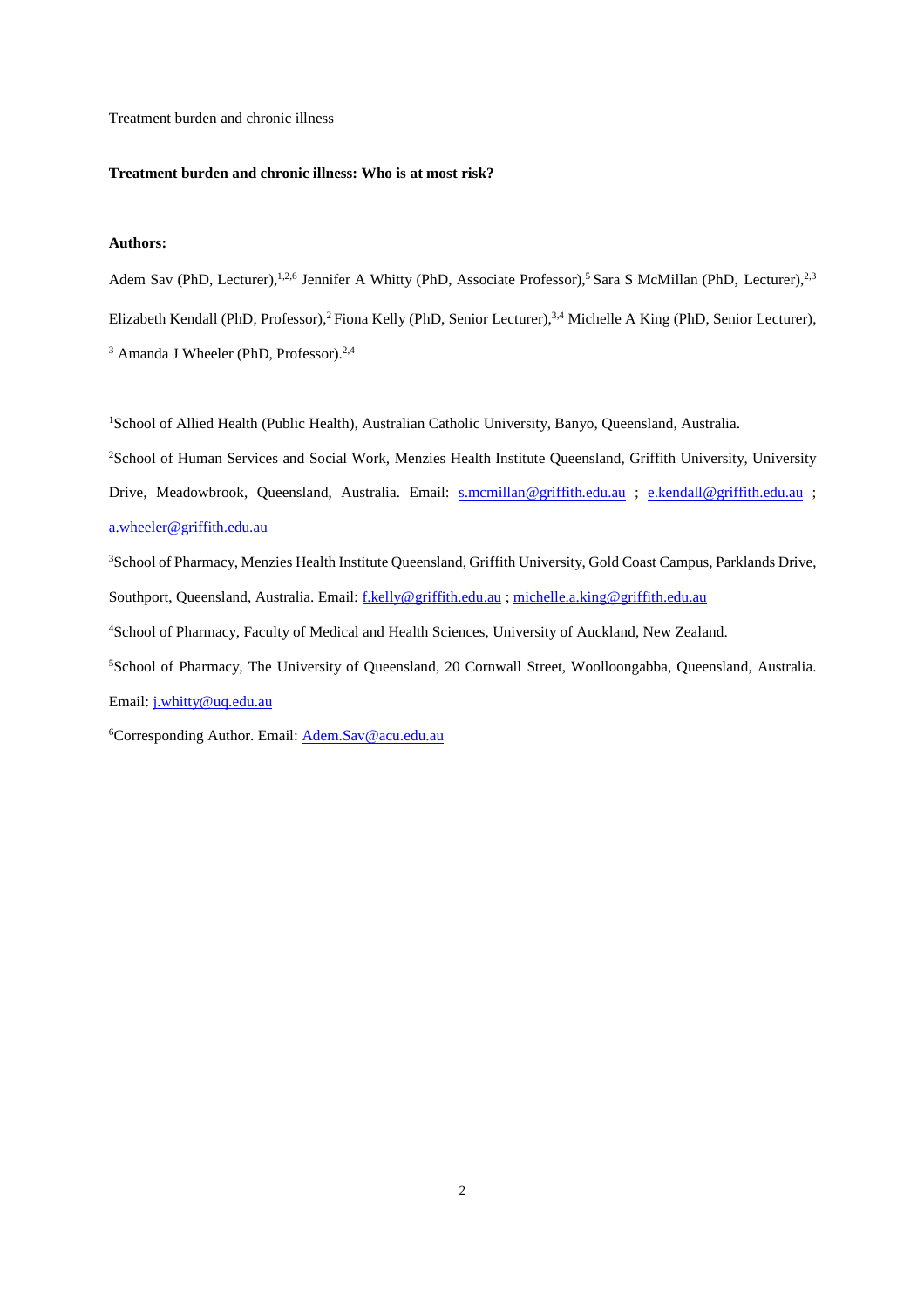#### **Abstract**

**Background**: There is a need to ascertain the type and level of treatment burden experienced by people with comorbidities. This is important in order to identify the characteristics of participants who are at most risk of treatment burden.

**Objective:** The aim of this study is to identify the characteristics of participants who are at most risk of treatment burden.

**Methods**: This cross-sectional study was part of a larger project and recruitment was conducted across four Australian regions: rural, semi-rural and metropolitan. Participants were asked about their treatment burden using an adapted version of a measure, which included the following five dimensions: medication, time and administrative, lifestyle change, social life, and financial burden.

**Results:** In total, 581 participants with various chronic health conditions reported a mean global treatment burden of 56.5 out of 150 (SD = 34.5). Number of chronic conditions (*β* = .34, *p* < .01), age, (*β* = -.27, *p* < .01), the presence of an unpaid carer ( $\beta = .22$ ,  $p < .001$ ), and the presence of diabetes and other endocrine conditions ( $\beta = .13$ , p < .01) were significant predictors of overall treatment burden. For the five dimensions of treatment burden, social, medicine and administrative burden were predicted by the same cluster of variables: number of conditions, age, presence of an unpaid carer and diabetes. However, in addition to these variables, financial dimensions were also predicted by education level, ethnicity and health insurance. Educational level also influenced lifestyle burden.

**Conclusion**: A substantial proportion of community-dwelling adults with chronic conditions have considerable levels of treatment burden. Specifically, health professionals should provide greater focus on managing overall treatment burden for persons who are of young age, have an endocrine condition or an unpaid carer, or a combination of these factors.

### **Key Points for Decision Makers**

- Healthcare systems and professionals should mostly be aware of younger adults with multiple chronic when designing interventions to reduce treatment burden.
- Although the social, medicine and administrative burden of burden are highly inter-related and could be addressed through the same changes in medical practice, further strategies are required for lifestyle and financial dimensions.
- **1. Background**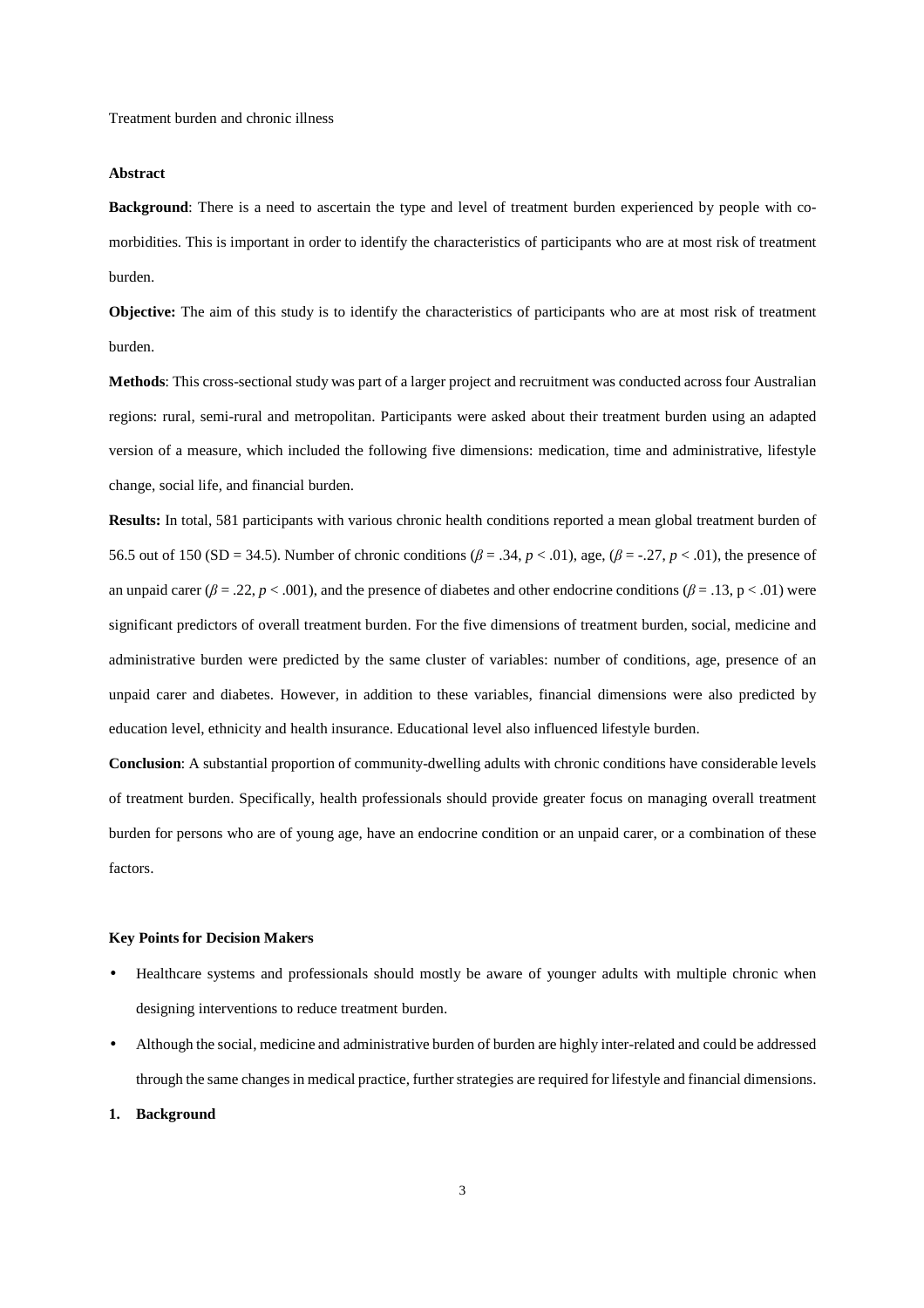The challenge for health professionals has shifted from treating acute illness to helping people manage chronic conditions [1, 2]. Chronic conditions or illness, such as diabetes and cardiovascular disease, are now in epidemic proportions globally, but the impact or burden of treatment on patients remains poorly understood. The 'work' of living with a chronic condition, labelled as treatment burden, can be overwhelming for many people. This can involve using medications, visiting multiple health professionals, self-monitoring, having medical and laboratory tests, and lifestyle change, e.g. physical exercise [1, 3]. The concept of treatment burden can extend to learning about treatments and their consequences, engaging with and mobilising support networks and adhering to treatment changes. Tran et al., [4] in the taxonomy of treatment burden, indicated that healthcare which imposes a burden on patients includes: management of medications, organising and performing non-pharmacological treatment, lifestyle changes, condition and treatment follow-up, organising formal caregiver care, paperwork tasks, and learning and developing an understanding of illness and treatment. More recently, Demain et al., [5] drew attention to the sociological aspect of treatment burden, suggesting that burden is not only brought about by the workload associated with treatment, but also the impact of that workload on everyday activities and patient identity.

Although the term treatment burden has been used interchangeably with the 'burden of illness', there is a fundamental difference between the two concepts. Treatment burden focuses on negative experiences resulting from the process of undertaking treatment, whereas the burden of illness refers to the impact of a chronic illness on a person [6]. Thus, treatment burden is a constructed concept that could be minimised by thoughtful intervention(s) within the healthcare system.

Despite its overarching aim to improve health and wellbeing, the healthcare system actually contributes to treatment burden through poor coordination of healthcare services, unhelpful professional-patient relationships and inadequate information [7, 8]. Furthermore, there is evidence that health professionals lack the tools to identify those people who are overwhelmed by the 'work' of being a patient and implement strategies to ease this burden [9]. As noted by Eton et al. [8], in response to poor patient outcomes health professionals can intensify therapeutic treatment (e.g. increase medication use, the provision of additional services), resulting in more work for the patient and ultimately, greater treatment burden. Therapeutic interventions should assess treatment burden and adopt strategies to minimise the 'work' of being a patient, otherwise treatment burden can lead to treatment non-adherence, side effects or worsening or recurrence of symptoms, poor quality of life and ineffective use of finite health resources [10, 11].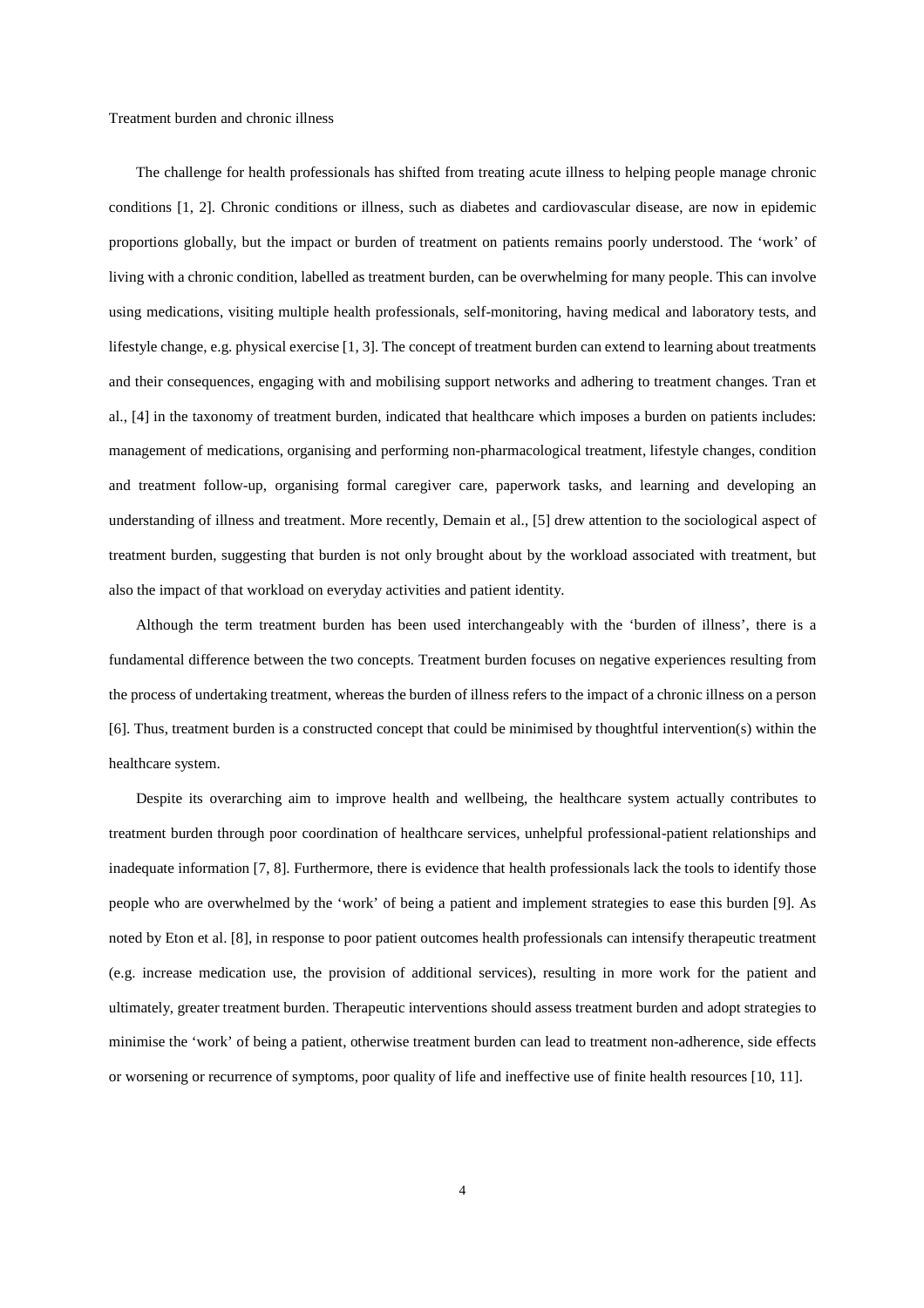Most validated measures of treatment burden have been developed for specific chronic conditions, such as diabetes and asthma [12, 13]. Even within some of these studies, treatment burden has generally been included as one component within a multidimensional instrument, specifically designed to measure overall quality of life and treatment satisfaction [10]. Yet, chronic conditions rarely occur in isolation, with many people experiencing comorbidity of at least two or more conditions [14]. In Australia, 20% of the population experience multiple chronic conditions [15]. Not surprisingly, there is evidence that treatment burden increases with co-morbidity [1], suggesting that the experiences of people with multiple and more complex conditions may be different from those people with only one condition [10]. There is clearly a need to ascertain the type and level of treatment burden experienced by people with co-morbidities.

The aim of this study was to identify the characteristics of participants who are at most risk of treatment burden. The findings will inform the way in which healthcare systems can target and respond to the needs of those people experiencing treatment burden. An understanding of the predictors of treatment burden will increase the ability of health professionals to identify whether patients are feeling overburdened by their treatment, thereby tailoring appropriate treatment strategies to meet their individual needs.

## **2. Methods**

# **2.1.** *Design and Recruitment*

This cross-sectional study was part of a larger project, which explored the experiences and expectations of people with chronic conditions and/or their carers of health professionals and health services. Ethical approval was obtained from a tertiary institution and from one state Government Health Department). To participate in the study, participants needed to have one or more chronic condition(s), or be an unpaid carer of someone with a chronic condition, or both (a carer who personally had a chronic condition). Recruitment was conducted across four Australian regions: Logan-Beaudesert and Mount Isa/North West regions of Queensland, the Northern Rivers area of New South Wales and the greater Perth area of Western Australia. These regions reflected significant diversity in geography (e.g. metropolitan versus rural), accessibility, socioeconomic status and culture.

Recruitment for the study involved an intensive campaign conducted through Non-Government consumer organisations (e.g. Diabetes Australia), community pharmacies and local area health services. Advertisements were placed in suburban and regional newspapers, promotional flyers were distributed in public places and email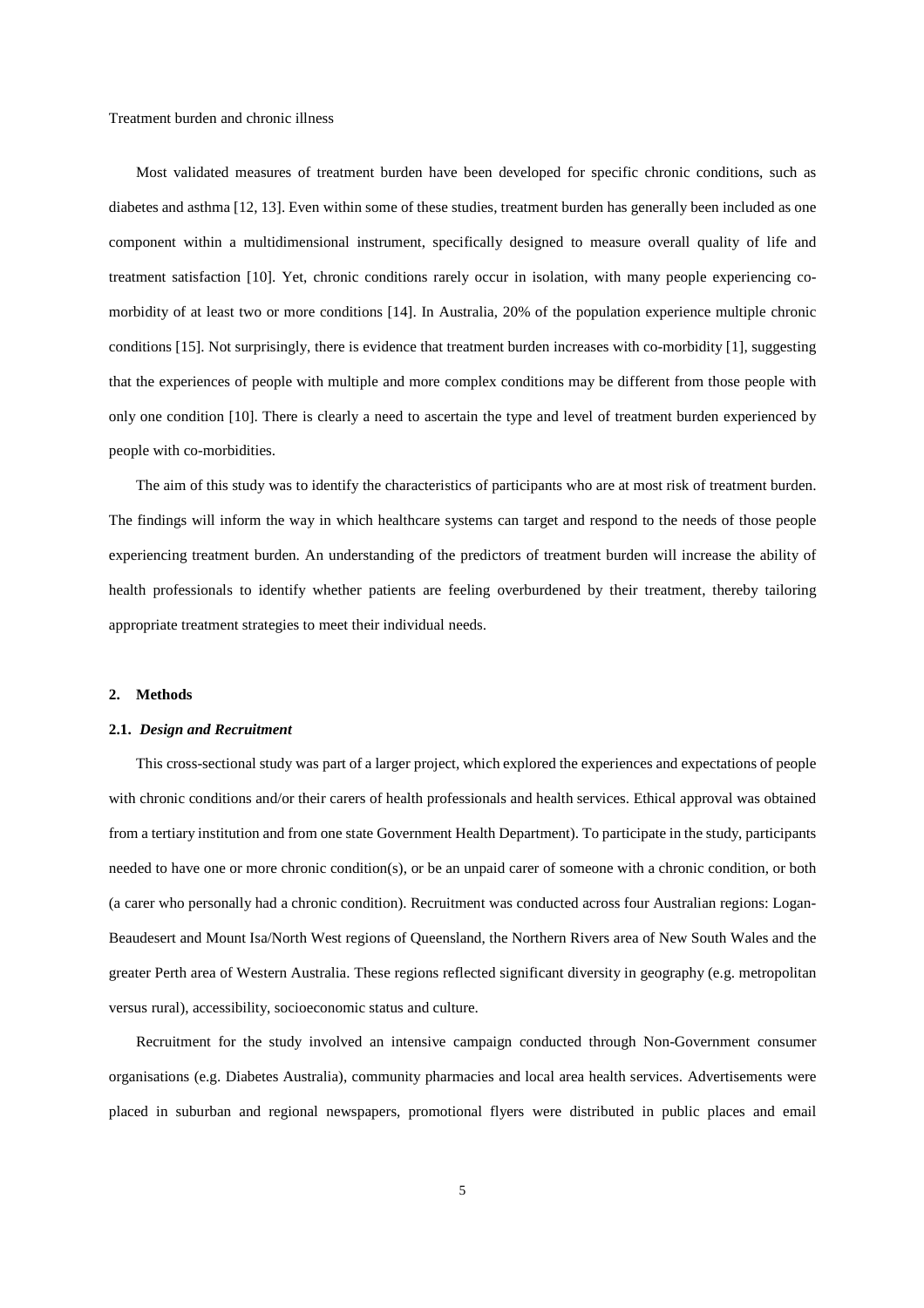distributions were sent through membership/client lists of key health and professional organisations and services. Recruitment occurred in places likely to be visited by people with chronic conditions, such as hospital clinics, cardiac rehabilitation units, and community pharmacies. Face-to-face recruitment was conducted at various shopping centres, malls and markets to access those who may not be regular health service users. To ensure diversity, Aboriginal and Torres Strait Islander peoples and those from culturally and linguistically diverse backgrounds were recruited from community groups and Non-Government organisations servicing these communities.

# *2.2 Measures*

The survey incorporated measures of treatment burden, self-reported health status, health service utilisation, and socio-demographics. It also included a discrete choice experiment to elicit healthcare preferences, which has been reported elsewhere [16]. Further details on these measures are provided below.

## *2.2.1 Treatment burden*

Participants were asked about their treatment burden using an adapted version of a measure developed and validated by Tran et al. [1] in France in 2012, called Treatment Burden Questionnaire© (TBQ). This measure was chosen as it was, at the time, the most comprehensive generic measure (i.e. not specific to a single condition) of treatment burden identified in the literature. Additionally, the TBQ© was rigorously developed and validated by Tran et al. [1]. For example, the authors conducted factor analysis, construct validity and the test-retest method to ensure appropriate psychometric development of the instrument. Tran et al. [4] subsequently validated the measure in an English speaking population in 2015, which was unavailable during the data collection stage of this study. In their most recent version, Tran et al included a question about relationships with healthcare providers and a question about financial burden. We had already included a question measuring financial burden and an additional question about side effects of treatment, which was not asked by Tran et al in [1]. The inclusion of financial burden and the subsequent validation of the original TBQ© measure in an English speaking, community based population strengthens the use of this tool in the present study.

Initially, Tran et al. [1] developed a measure to assess treatment burden "associated with the following four categories: (i) taking medicines, (ii) self-surveillance, laboratory tests, doctor visits, need for organization and, administrative tasks, (iii) following advice on diet and physical exercise and (iv) social impact of the treatment" (p.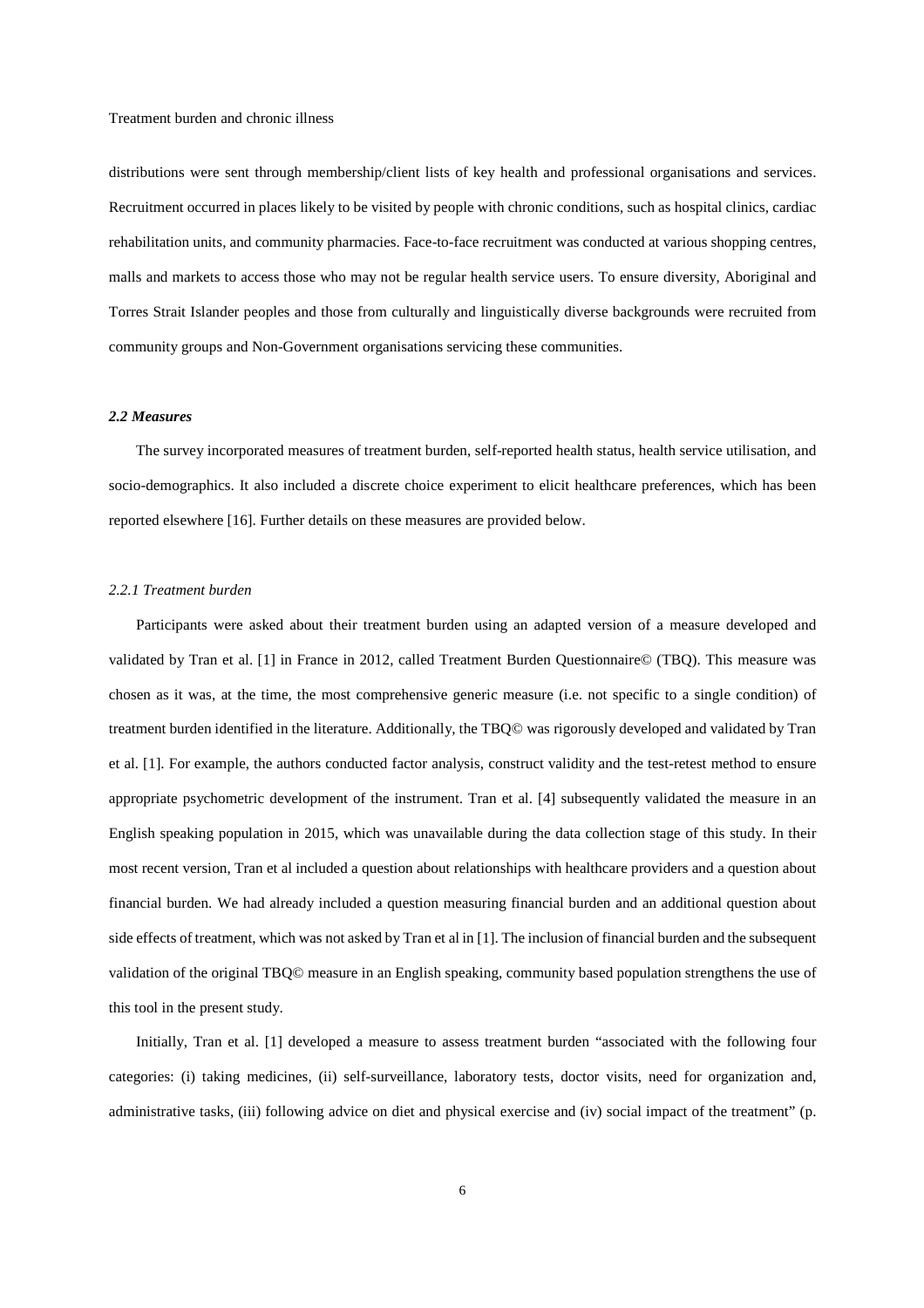2). Recently, Tran et al. [4] found that the themes identified in their study complemented their treatment burden questionnaire they developed three years earlier.

Tran et al. [17] suggested that new items could arise in different contexts, and the measure was adapted to suit the social and cultural context of Australia. For example, because of the financial circumstances of the French public health system (free healthcare for patients with chronic conditions), Tran et al. [1] did not measure the financial burden of treatment. Hence, we included the following item to measure the financial burden of treatment: *the financial impact of your medication and treatment (e.g. paying for medication and healthcare professional fees, paying private health insurance premiums, losing your income, etc.)*. Furthermore, the original measure did not incorporate side-effects of treatment, particularly medication. However, our research and a review of the literature indicated that the side-effects of medication were a common burden for people. Hence, we included the item: *the side-effects of your medication, treatment and medical tests.*

Other minor grammatical changes were made to the original measure to suit the Australian context. Overall, treatment burden was measured via 15 items in our survey (Table 1). Our adapted measure included the following five dimensions: medication burden (5 items on the burden associated with medicine use and its side effects), time and administrative burden (5 items on the burden associated with self-surveillance, doctor visits, need for organization, administrative tasks, etc.), lifestyle change burden (2 items on the burden associated with changing lifestyle, i.e., diet, exercise, sleep), social life burden (2 items on the burden associated with social life, i.e., family and relationships), and financial burden (1 item on the burden of costs of treatment and/or out of pocket expenses). For each item, participants were asked: *when thinking about your treatment(s), how would you rate the following? (select one number only*). Each item was measured using a scale of 0 to 10,  $(0 = no$  burden,  $5 = some$  burden,  $10 = considerable$  burden), with higher scores indicating higher levels of burden. In the current study, the Cronbach alpha coefficient for the 15 item treatment burden measure was 0.93, indicating good levels of internal consistency.

## **Table 1**

## *2.2.2 Self-reported health status*

Participants self-reported the number, type and duration of diagnosed chronic condition(s). Researchers clustered the responses into the following categories: diabetes and other endocrine conditions, cardiovascular conditions, mental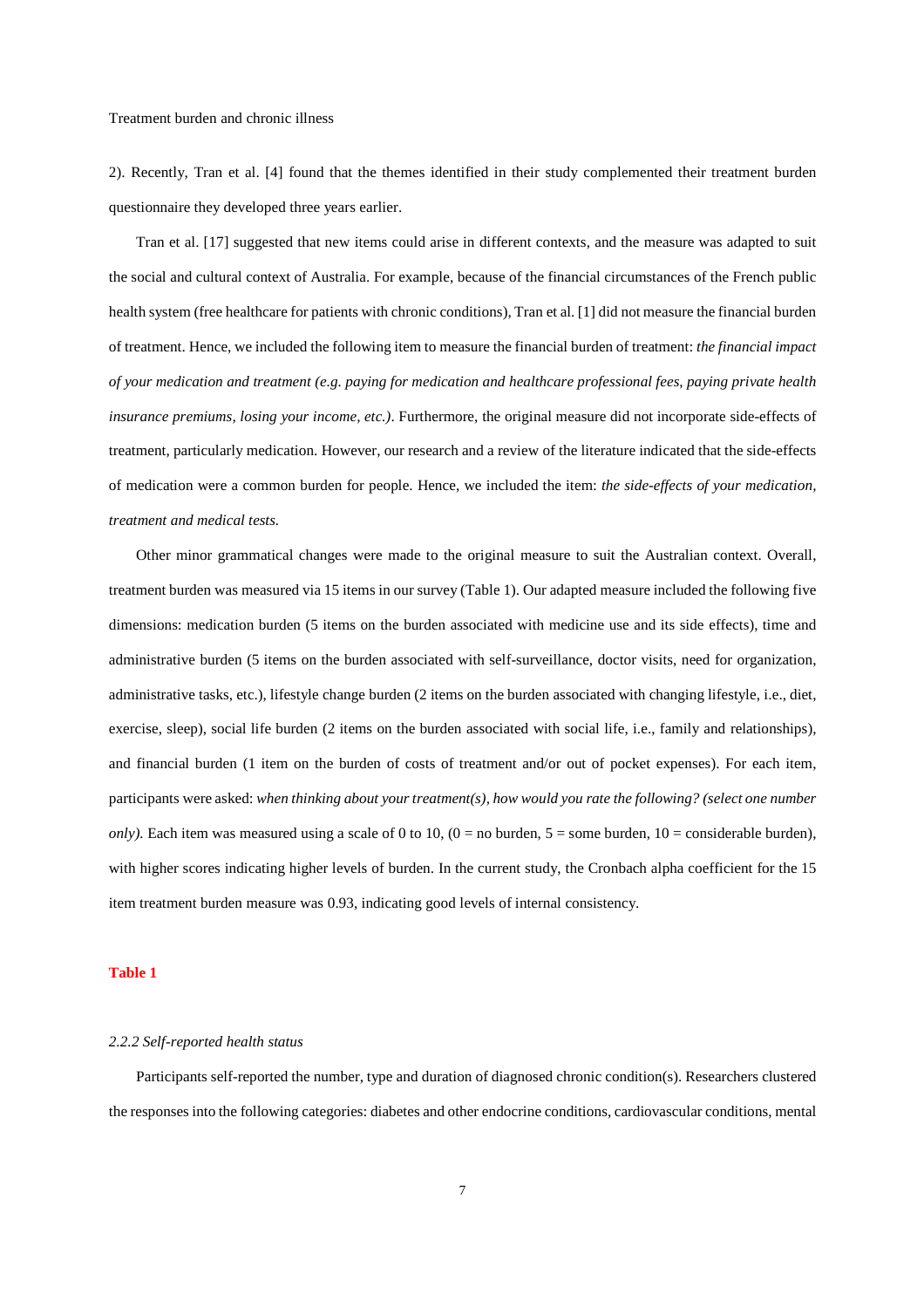illness, musculoskeletal conditions, respiratory conditions and cancer. We also measured participants' experiences of their chronic condition(s), and their frequency of medication and health and pharmacy services use.

#### *2.2.3 Socio-demographic characteristics*

A range of socio-demographic characteristics including age, gender, income, level of education, employment status, marital status, ethnic or cultural background, receipt of a government concession (i.e. increased or basic subsidies for healthcare costs), possession of private health insurance, and presence of an unpaid carer (i.e. a person who is not an employed carer, such as a family member) were collected.

## *2.3 Procedure*

Data collection was mostly conducted by an independent Computer Assisted Telephone Internet (CATI) provider. The survey was first sent to an English language consultant with substantial experience working with health consumers to ensure that it was written in 'plain English.' The survey was then pilot tested by the CATI provider with a convenience sample of 36 participants (recruited from the personal contacts of all researchers) and minor amendments were made. Data collection was conducted between October 2013 and January 2014. The CATI provider sent surveys to participants for pre-reading approximately one to two weeks prior to conducting the survey. A CATI representative then contacted each participant via telephone to undertake the survey. Method and time of contact was based on each participant's personal circumstances. For example, some participants were contacted via landline and others via cell (mobile) phone. A small number of interviews were conducted face-to-face by the research team (*n* = 54) to ensure inclusion of participants who were considered difficult to reach by telephone or who might have preferred face-toface discussion. This included Aboriginal and Torres Strait Islander peoples, culturally and linguistically diverse participants and younger employed men. Participants were offered a supermarket gift voucher (AU\$50) as reimbursement for their time*.* 

## *2.4 Data analysis*

Analyses were conducted using SPSS Version 22.0 and Stata 13 software. Data were initially analysed descriptively. For each participant, the individual treatment burden item scores were summed to give a global score out of 150 indicating total treatment burden; higher scores represented a higher level of burden.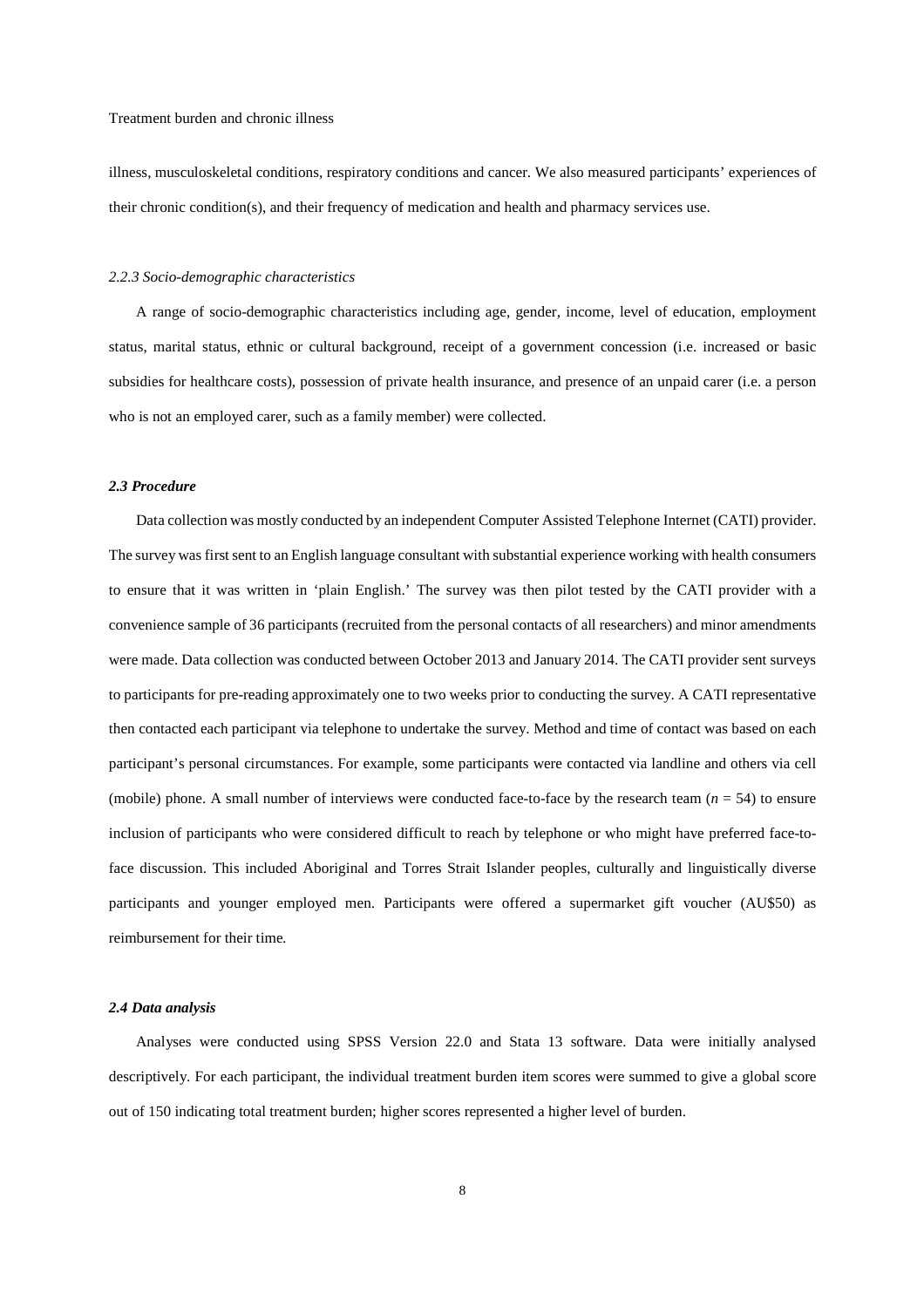Stepwise multiple regression was used to test the ability of independent variables to predict overall levels of treatment burden (primary analysis) and treatment burden for each of the five dimensions (secondary analyses). The predictors were separated into two groups: (a) personal characteristics, and (b) disease characteristics. Groups of predictors were entered into the model simultaneously and then removed individually in a stepwise approach. The beta coefficients (*β*) were inspected to assess the unique contribution of each variable in predicting overall treatment burden. A *β* = .10 was considered to be a small effect, *β* = .30 was a medium effect, and *β* = .50 was a large effect (Cohen, 1988).

# **Table 2**

There is only limited published data available in Australia about the demographic characteristic of individuals with chronic condition(s). We compared our sample to participants from the (Australian) National Health Survey 2007-8 [18] that reported one or more chronic conditions (i.e. cardiovascular conditions, diabetes, cancer, asthma, arthritis, osteoarthritis and mental health conditions; Table 3). There were no significant differences in age, the proportion identifying as being from an Australian background, those reporting two or more conditions, or reporting a cardiovascular condition. However, females, those with a higher educational qualification, lower income or in receipt of government concession benefits, were over-represented in our sample whereas the employed and those with private health insurance were under-represented. Participants with diabetes and other endocrine, respiratory, or musculoskeletal conditions, cancer, or mental illness were over-represented in our sample.

# **Table 3**

### **3. Results**

### *3.1 Sample characteristics*

Of 600 participants who consented to participate, 581 completed the surveys (Table 2). Participants had a mean age of 57.28 years (SD = 15.64) and the majority (*n* = 407; 70.0%) were female. Nearly one quarter (*n* = 139; 23.9%) experienced a chronic condition and also provided unpaid care for someone else. Although 59.7% (*n* = 359) of participants reported being from an Australian (non-indigenous) background, other participants were from diverse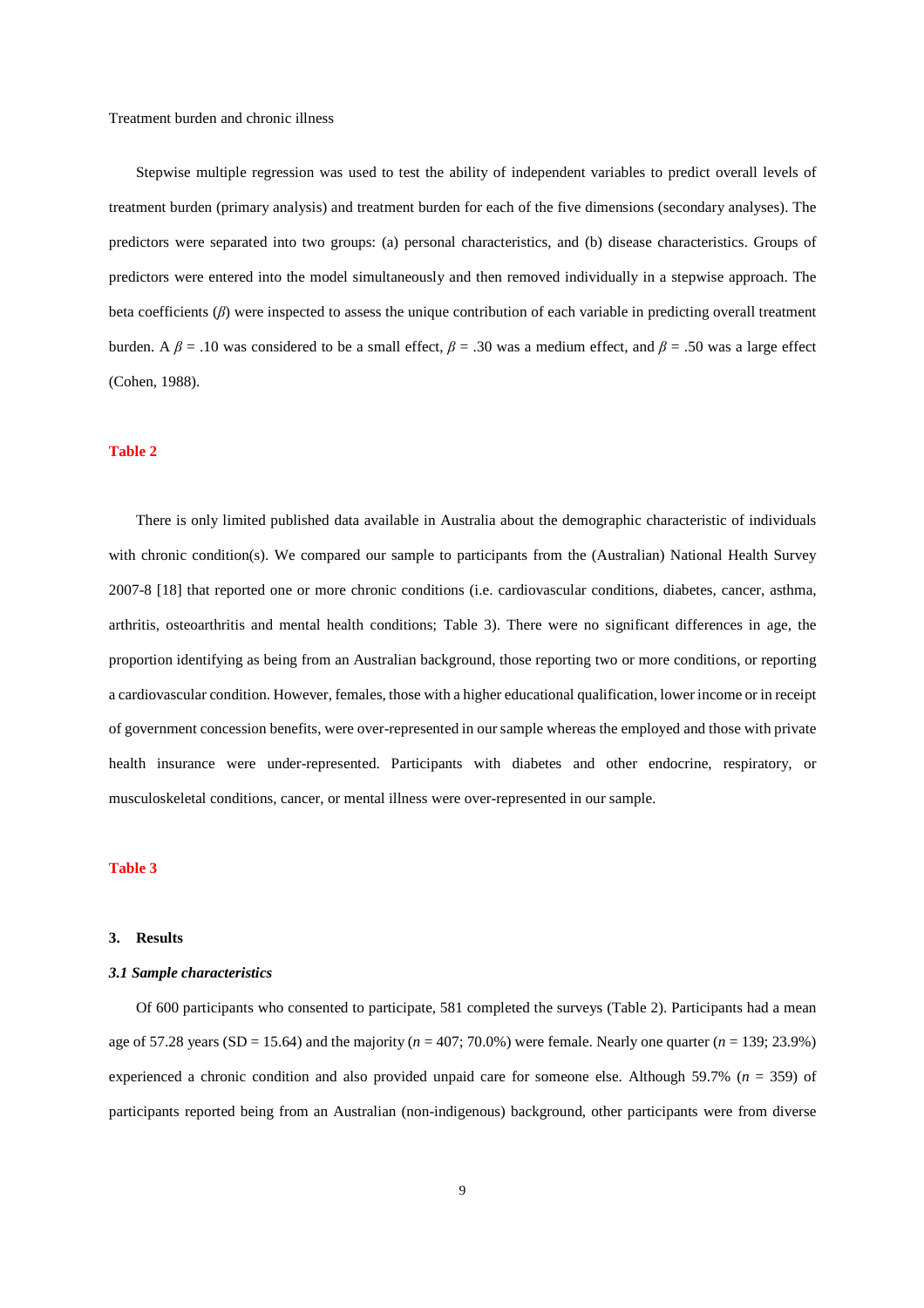cultural backgrounds, including Chinese, Filipino, Pacific Islander people, German, Italian, and New Zealanders. Furthermore, 8.7% ( $n = 52$ ) of participants identified as being from an Aboriginal or Torres Strait Islander background. All participants had at least one chronic condition, but the majority (*n* = 501; 86.2%) reported having two or more chronic conditions. The most prevalent conditions were musculoskeletal conditions (e.g. arthritis, osteoporosis, chronic neck/back pain), cardiovascular conditions (e.g. heart disease, high blood pressure) and mental illness (e.g. anxiety, depression).

### *3.2 Description of treatment burden*

Participants reported a mean global treatment burden of  $56.5$  (SD = 34.5) out of a possible score of 150 (where higher scores represent higher burden). When analysed individually for the five dimensions of treatment burden (highest possible score of 10), the highest levels of burden were reported in the financial (mean=5.4, SD = 3.6), lifestyle (mean=4.1, SD = 3.0), and social (mean = 4.0, SD = 3.1) dimensions, followed administrative (mean= 3.5,  $SD=2.4$ ) and medicine (mean= 3.5,  $SD= 2.5$ ).

For treatment burden specifically, significant univariate positive relationships (Table 4) were found for the number of co-morbidities (.30,  $p < .01$ ), mental illness (.25,  $p < .01$ ), presence of an unpaid carer (.23,  $p < .01$ ), diabetes-related conditions (.15,  $p < .01$ ), and musculoskeletal conditions (.12,  $p < .01$ ). The only significant negative relationship for treatment burden was with age  $(-16, p < .01)$ . Number of co-morbidities was found to have strong positive relationships with various types of chronic disease categories: mental illness (.51, *p* < .01), musculoskeletal conditions (.50,  $p < .01$ ), respiratory conditions (.49,  $p < .01$ ), cancer related conditions (.42,  $p < .01$ ), and cardiovascular conditions (.40, *p* < .01). Number of co-morbidities showed a weaker relationship with diabetes-related conditions  $(.21, p < .01)$ , compared to other disease categories. Age also showed significant relationships (in terms of size and statistically) with a number of variables, including income  $(-.27, p < .01)$ , reaching the Pharmaceutical Benefits Scheme (PBS) Safety Net<sup>1</sup> (.33,  $p < .01$ ), number of co-morbidities (.27,  $p < .01$ ), cardiovascular conditions  $(.46, p < .01)$ , and musculoskeletal conditions  $(.28, p < .01)$ .

## **Table 4**

-

<sup>&</sup>lt;sup>1</sup> A government concession whereby the cost of prescription medicines for individuals and families is reduced once the PBS Safety Net threshold has been reached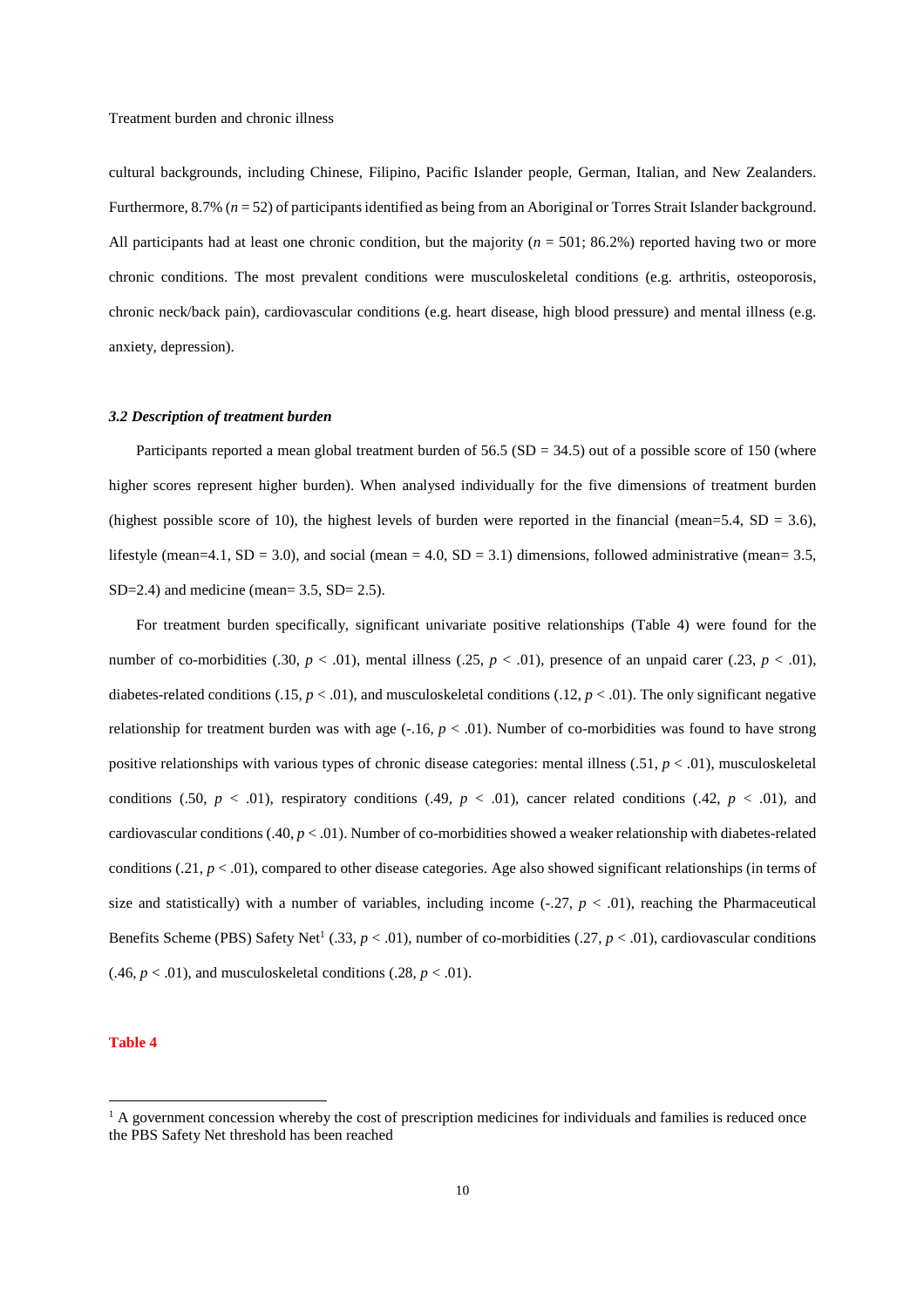#### *3.3 Multivariate regression*

#### *3.3.1 Total treatment burden*

Following stepwise multiple regression, the final model specification had statistically significant predictive capability  $(F(4, 558) = 38.78, p < .001)$ . Twenty-one per cent of the variation in overall treatment burden was explained by the set of independent variables ( $R^2 = .22$ ; adjusted  $R^2 = .21$ ). Table 5 shows the raw and standardized regression coefficients of the predictors along with their correlations with treatment burden and their squared semi-partial correlations. The following four variables made significant  $(p < .001)$  contributions to the prediction of overall treatment burden: age, presence of an unpaid carer, number of chronic conditions, and the presence of diabetes and other endocrine conditions.

Number of chronic conditions received the strongest weight in the model (standardised coefficient,  $\beta$  = .34, p < .01), followed by age, ( $\beta$  = -.27, p < .01), the presence of an unpaid carer ( $\beta$  = .22, p < .001), and the presence of diabetes and other endocrine conditions ( $\beta = .13$ ,  $p < .01$ ). The remaining variables did not have a significant impact  $(p \le 0.1)$  on the prediction of treatment burden: gender, being a carer or consumer, marital status, income, employment status, educational background, ethnic or cultural background, government concession, private health insurance, cardiovascular conditions, mental illness, musculoskeletal conditions, respiratory conditions, and cancer.

## **Table 5**

The raw beta coefficients from the model suggest that the mean treatment burden for participants with one chronic condition other than an endocrine condition (including diabetes) and no unpaid carer was 62.8 (SE 5.0) out of a possible score of 150. The presence of an unpaid carer was associated with an increase in treatment burden of 17.6 units, each additional chronic condition with an increase of 4.8 units, and the presence of an endocrine condition with a further 9.7 unit increase in treatment burden. Conversely, each additional year of age was associated with a reduction of 0.6 units in treatment burden.

*3.3.2 Treatment social burden*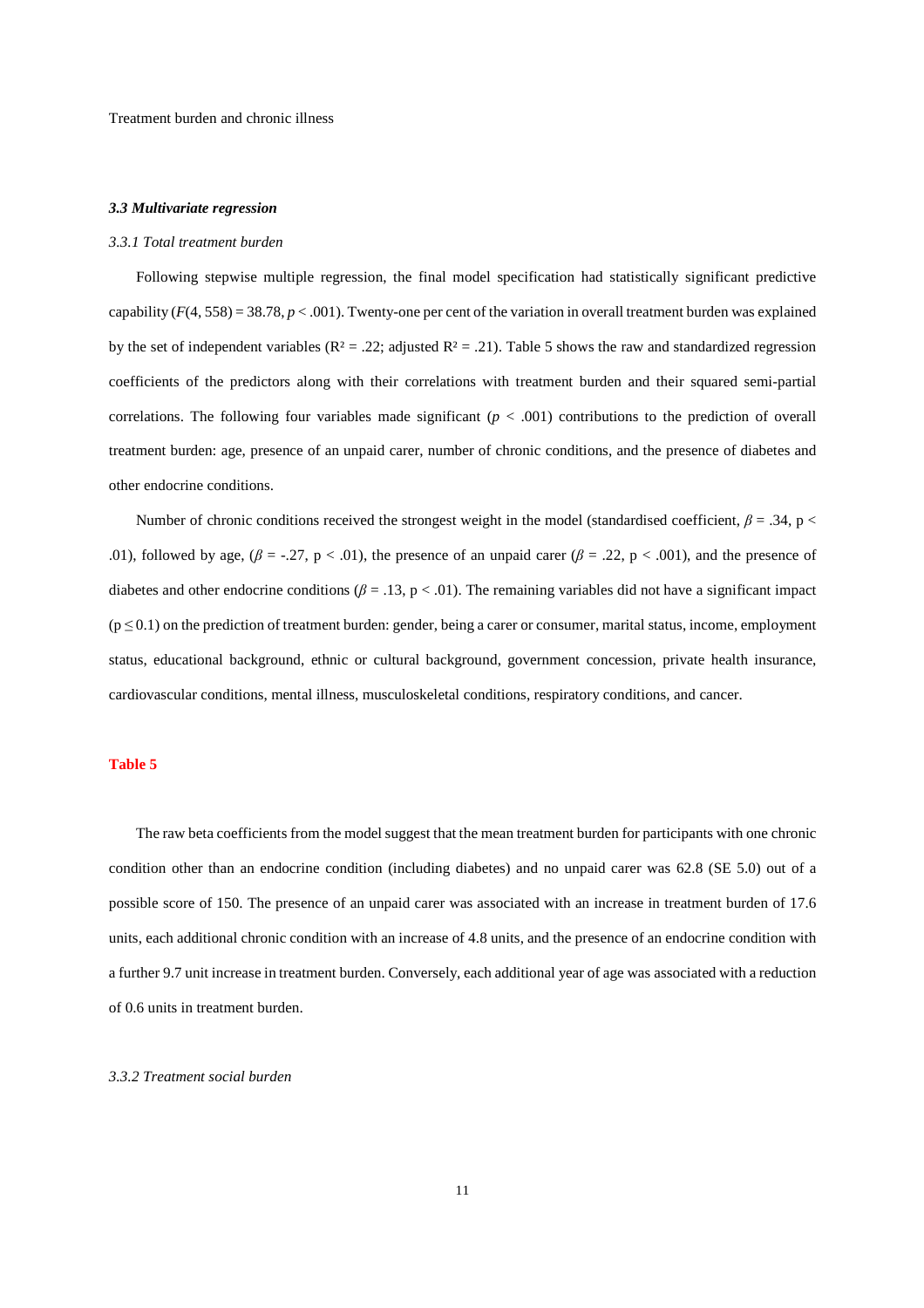The final model specification (following stepwise multiple regression) had statistically significant predictive capability  $(F(4, 518) = 29.60, p < .001)$ . Eighteen per cent of the variation in overall social burden was explained by the set of independent variables ( $R^2 = .19$ ; adjusted  $R^2 = .18$ ). Only the number of chronic conditions (standardised coefficient,  $β = .27$ ,  $p < .001$ ), the presence of an unpaid carer ( $β = .26$ ,  $p < .001$ ), age ( $β = .21$ ,  $p < .001$ ), and the presence of diabetes and other endocrine conditions ( $β = .11, p < .001$ ) were significant predictors.

## *3.3.3 Treatment medicine burden*

The final model specification (following stepwise multiple regression) had statistically significant predictive capability  $(F(4, 517) = 26.14, p < .001)$ . Sixteen per cent of the variation in overall medicine burden was explained by the following set of independent variables  $(R^2 = .17)$ ; adjusted  $R^2 = .16$ ): number of chronic conditions (standardised coefficient,  $\beta = .32$ ,  $p < .001$ ), age ( $\beta = -.24$ ,  $p < .001$ ), the presence of an unpaid carer ( $\beta = .17$ ,  $p < .001$ ), and the presence of diabetes and other endocrine conditions (β = .09, *p* < .050).

### *3.3.4 Treatment administrative burden*

The final model specification (following stepwise multiple regression) had statistically significant predictive capability  $(F(4, 516) = 24.77, p < .001)$ . Sixteen per cent of the variation in overall administrative burden was explained by the following set of independent variables ( $R^2 = .16$ ; adjusted  $R^2 = .16$ ): number of chronic conditions (standardised coefficient,  $\beta = .25$ ,  $p < .001$ ), age ( $\beta = .21$ ,  $p < .001$ ), the presence of an unpaid carer ( $\beta = .19$ ,  $p <$ .001), and the presence of diabetes and other endocrine conditions ( $\beta = .18$ ,  $p < .001$ ).

### *3.3.5 Treatment lifestyle burden*

The final model specification (following stepwise multiple regression) had statistically significant predictive capability  $(F(4, 518) = 18.80, p < .001)$ . Fifteen per cent of the variation in overall lifestyle burden was explained by the set of following independent variables ( $\mathbb{R}^2 = .16$ ; adjusted  $\mathbb{R}^2 = .15$ ): number of chronic conditions (standardised coefficient,  $\beta = .30$ ,  $p < .001$ ), the presence of diabetes and other endocrine conditions ( $\beta = .18$ ,  $p < .001$ ), age ( $\beta = -$ .15,  $p < .001$ ), the presence of an unpaid carer ( $\beta = .10$ ,  $p < .001$ ), and educational background ( $\beta = .10$ ,  $p < .05$ ).

# *3.3.6 Treatment financial burden*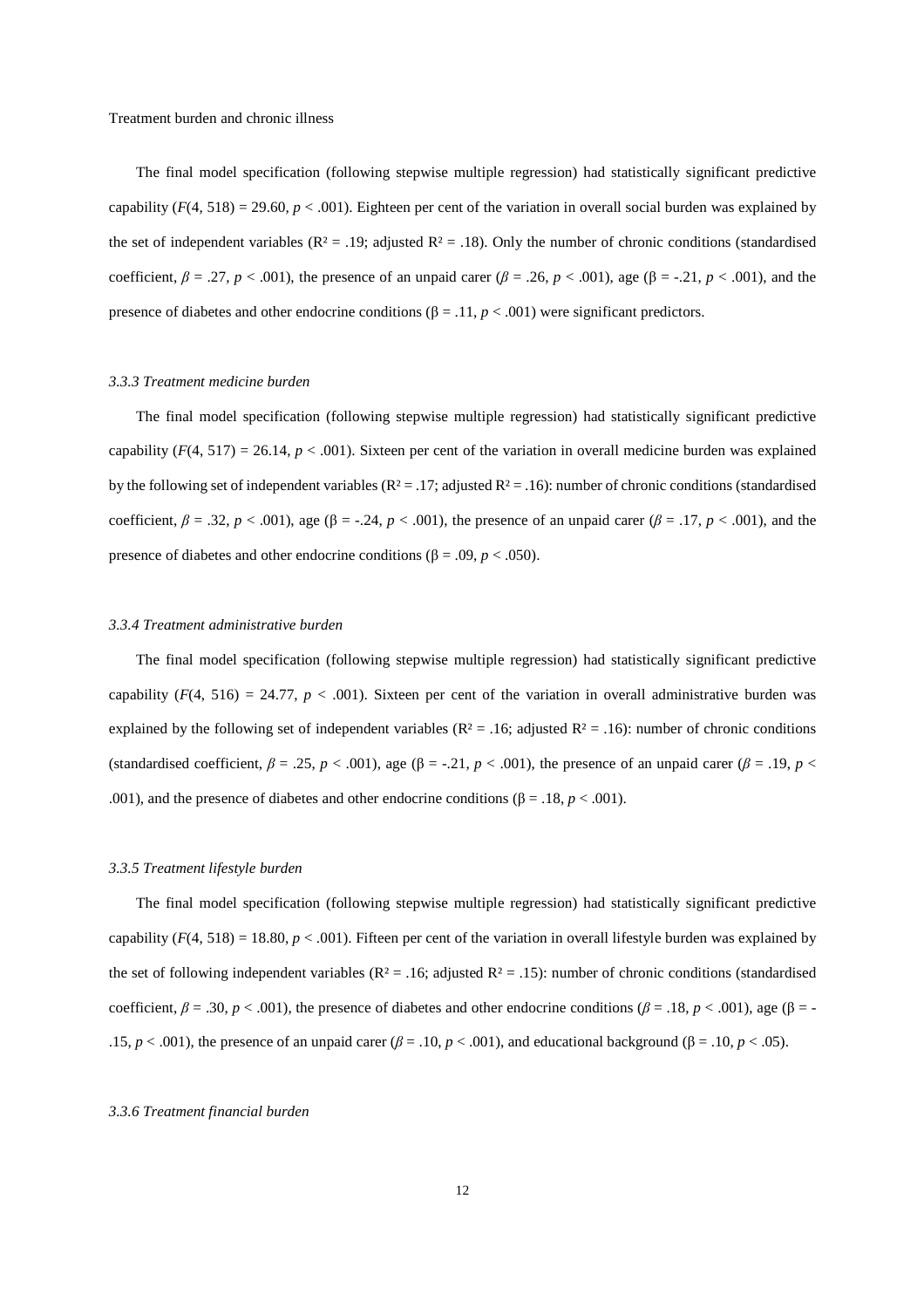The final model specification (following stepwise multiple regression) had statistically significant predictive capability  $(F(7, 518) = 15.72, p < .001)$ . Seventeen per cent of the variation in overall financial burden was explained by the following set of independent variables  $(R^2 = .18)$ ; adjusted  $R^2 = .17$ ): number of chronic conditions (standardised coefficient,  $\beta = .29$ ,  $p < .001$ ), ethnic background ( $\beta = .19$ ,  $p < .001$ ), age ( $\beta = -.18$ ,  $p < .001$ ), presence of private health insurance ( $\beta = .16$ ,  $p < .001$ ), the presence of an unpaid carer ( $\beta = .15$ ,  $p < .001$ ), and educational background (β = .09, *p* < .05).

### **4. Discussion**

Despite recent popularity, the description and measurement of treatment burden is an area in need of substantial development and research. This is the first study to attempt to describe overall treatment burden in a large sample of Australians with multiple chronic conditions. There is little data against which we can compare the mean global treatment burden in our sample. In developing this instrument, Tran et al. [1] divided their sample into three clusters with mean global scores of low = 11.3 (SD = 9.2), moderate = 34.6 (SD = 11.1) and high = 65.8 (SD 18.1) out of 130; these clusters were defined as low, moderate and high treatment burden respectively. Although their sample was not comparable to ours as over half were hospital inpatients, our community sample reported at least a moderate level of treatment burden (mean  $= 56.5$ , SD  $= 34.5$  out of 150) using these cut-off points. However, what was notable in our sample was the substantially greater variation in burden than found in the original hospitalised sample used by Tran et al. [1] suggesting a more heterogeneous experience following discharge, as would be expected. Our study has indicated that a substantial proportion of community-dwelling adults with chronic conditions have considerable levels of treatment burden. Importantly, these levels of burden may be amenable to prevention through the provision of adequate support and/or different professional practices. The impact of these high levels of treatment burden remains unknown and often undetected.

As expected, treatment burden increased with an increasing number of chronic conditions. However, treatment burden also decreased with increasing age, which appeared counter-intuitive, given that illness and medication use increases with age. Age was also a significant predictor of all domains of treatment burden. For example, age showed significant relationships (in terms of size and statistically) with income  $(-.27, p < 0.001)$ , reaching the Pharmaceutical Benefits Scheme (PBS) Safety Net (.33, *p* < .001), number of co-morbidities (.27, *p* < .001), cardiovascular conditions  $(0.46, p < .001)$ , and musculoskeletal conditions  $(0.28, p < .001)$ . This may be explained in the context of the significant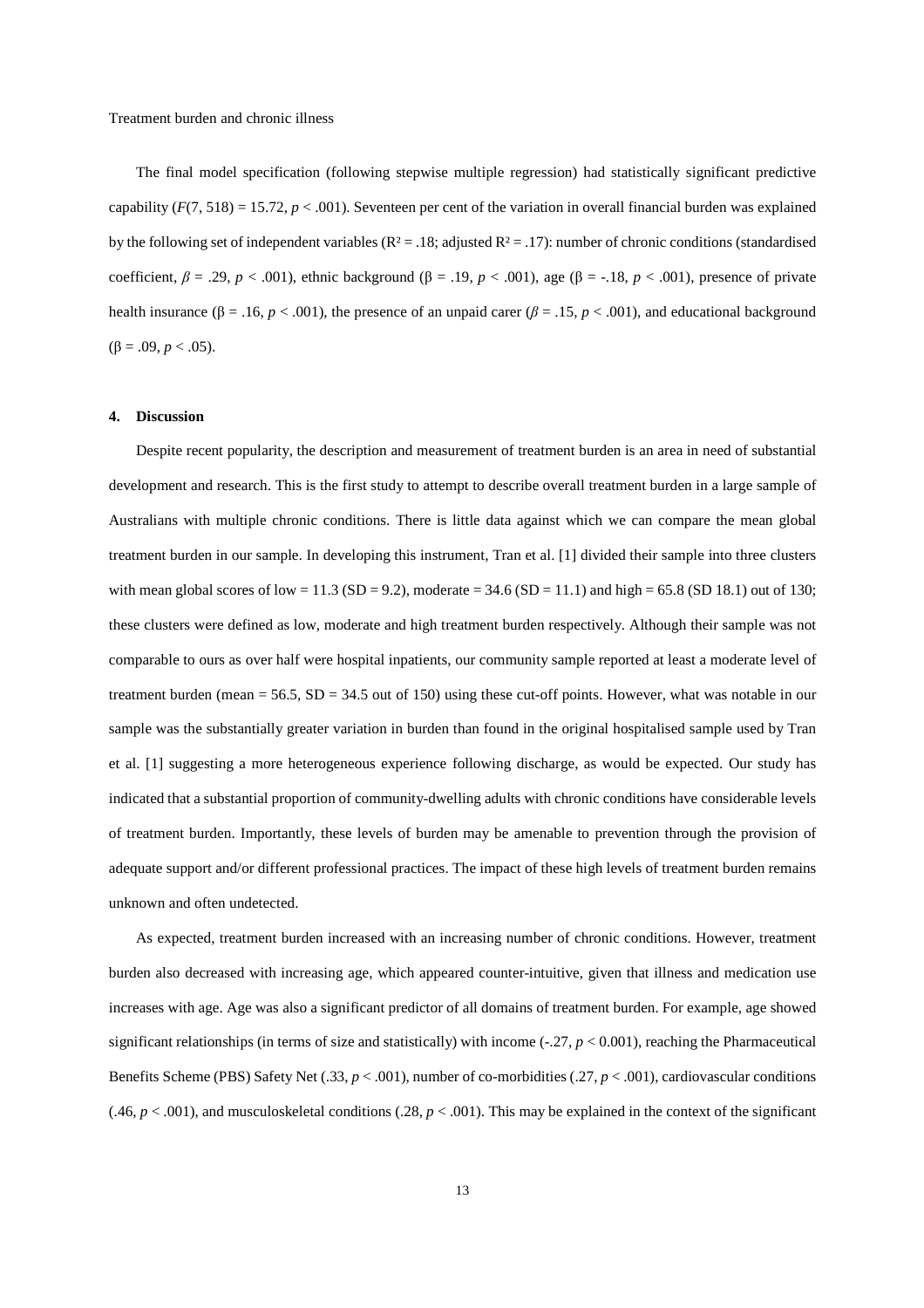relationship between age and employment. For instance, younger individuals are more likely to be in employment, and therefore, in the Australian health system, less likely to have a concession card that reduces the co-payment cost associated with obtaining medicines and other treatments. Indeed, existing research suggests that some participants prioritise their medications according to cost and their capacity to pay, and at times, decide not to purchase medications that are not covered by pharmaceutical concession [6]. However, this effect may also be associated with the fact that burden of this kind is more socially sanctioned in older people and may be perceived as having greater impact on lifestyle for younger people. Alternatively, it may suggest that people become accustomed to what they have to do and see it as less burdensome or have more time when they retire. Clearly, the reasons why younger age was associated with increased burden is worthy of further research.

Although having more chronic conditions predicted increased treatment burden, a self-reported presence of diabetes or another endocrine condition was associated with a substantial increase beyond that associated with number of conditions. The presence of diabetes, which is a growing chronic condition in developed nations, was associated with an increase in treatment burden three times that observed in other conditions and appeared to be particularly relevant to social, medical and administrative burden rather than lifestyle and financial burden. Previous research has identified the extensive treatment burden in patients with diabetes associated with continual monitoring, medication administration, access to services and treatment side-effects [19]. Importantly, this finding confirms that simplifying the management of diabetes represents an opportunity to minimise treatment burden. The only dimension of treatment burden not impacted by diabetes was financial burden, perhaps reflecting the assistance that is available through the national diabetes program in Australia.

Having an unpaid carer predicted a substantial increase in treatment burden. However, it is possible that when health deteriorates to the point that one's relatives or friends are imposed upon to provide care, one's sense of burden increases as a result of guilt and shame. Interestingly, treatment burden was not associated with being both a consumer and a carer, suggesting that being forced to receive care may be perceived as a greater source of treatment burden than having to provide care. We believe this may reflect the possible psychological states of some carers and carerrecipients. For example, carer-recipients may experience feelings of guilt and shame for burdening a family member to care for them while carers may feel a sense of self-worth and satisfaction for caring for a loved one.

When the five components of treatment burden were examined separately, social, medicine and administrative burden were predicted by the same cluster of variables (i.e., number of conditions, presence of an unpaid carer, age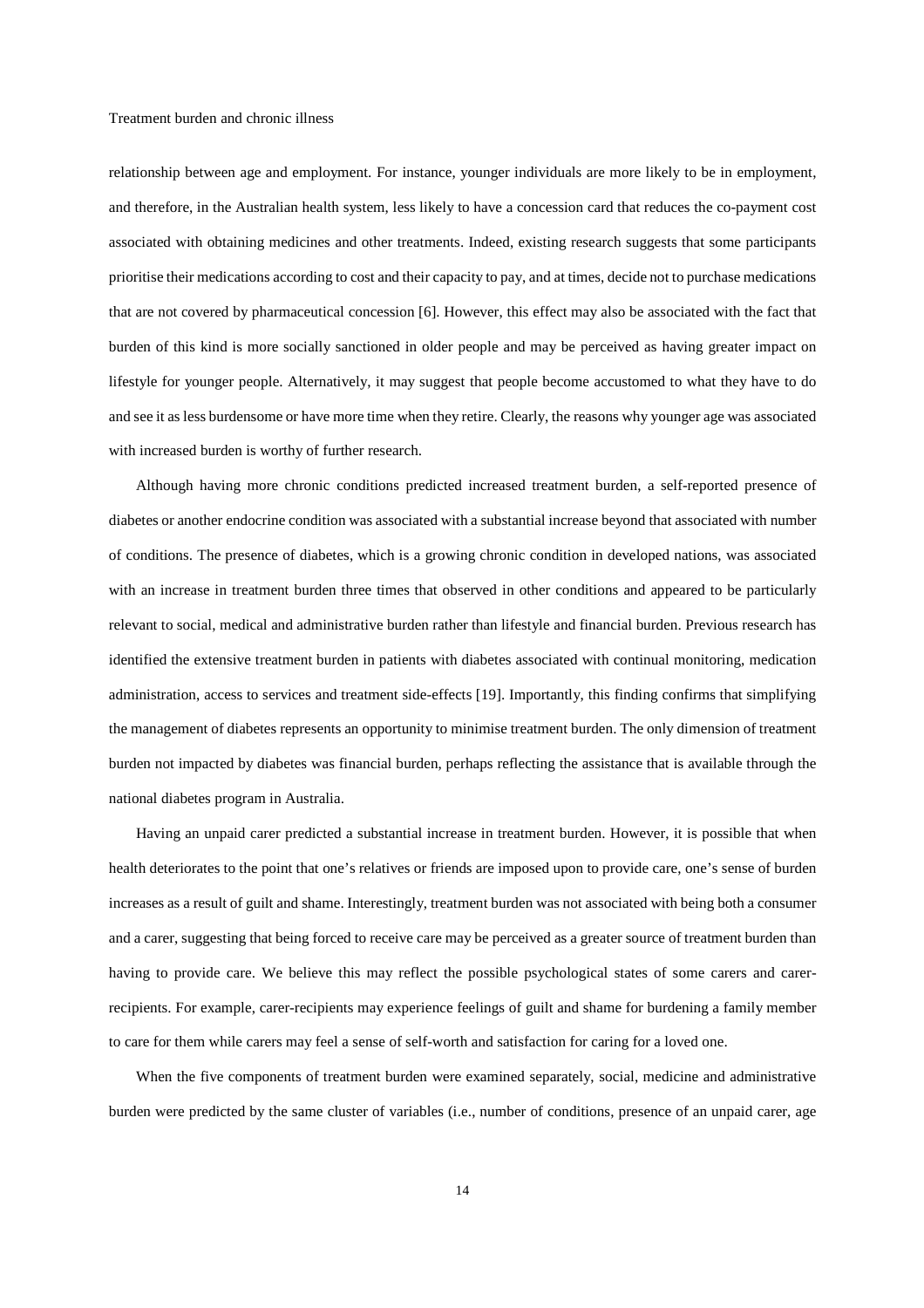and presence of diabetes). This finding suggests that these elements of burden are highly inter-related and could be addressed through the same changes in practice. However, unlike these dimensions of burden, lifestyle and financial dimensions of burden were predicted by education level. Thus, lifestyle and financial burden appeared to be experienced more by people with higher levels of education. This finding could reflect the possibility that those with higher levels of education were engaged in activities that were significantly disrupted by treatment activities (e.g., employment, studying). Financial burden was predicted by a number of additional variables, namely; ethnicity and health insurance. Those who had private health insurance and those from a non-Caucasian background experienced higher levels of financial burden. Increasing rates of premiums individuals must pay to maintain private health insurance and the low levels of English literacy among non-Caucasian backgrounds (who may be less able to navigate the health care system or understand their treatment) may offer a possible explanation for these findings.

Strengths of this study include the use of face-to-face interviews to involve those unable to use the telephone or who preferred this interaction, and the large and diverse sample, with a strong representation from Aboriginal or Torres Strait Islander Australians and ethnic minority groups. To our knowledge this is the first study that has combined the analysis of patient treatment burden with that of unpaid carers. Including unpaid carers to the study sample represents a significant contribution to the literature on treatment burden because unpaid carers may be managing their own illnesses, in addition to doing the "work" of alleviating a family member's treatment burden. Whilst there were some differences in the characteristic of our sample and this of the general Australian population who report chronic condition(s), this does not limit our analyses, which sought to identify predictors of treatment burden in those with chronic condition(s). Further, whilst this survey was undertaken in an Australian population, it would be reasonable to consider that the predictors of treatment burden might be similar in other high-income countries where the health system is similar, such as the United Kingdom, Canada, and some parts of Europe – although this would need confirmation with further studies. Our study aimed to access the opinions of individuals who were regular users of pharmacy and healthcare services, as well as those who were not. Thus, the conclusions drawn from our study require confirmation in other samples before they can be generalised to the Australian population, or indeed other populations, more widely. We also acknowledge the benefits and limitations of self-reported health status and the low possibility of our findings being due to chance. Finally, the TBQ©, used to measure treatment burden in this study is relatively new and further validation of this instrument in the study sample would have been beneficial before this study took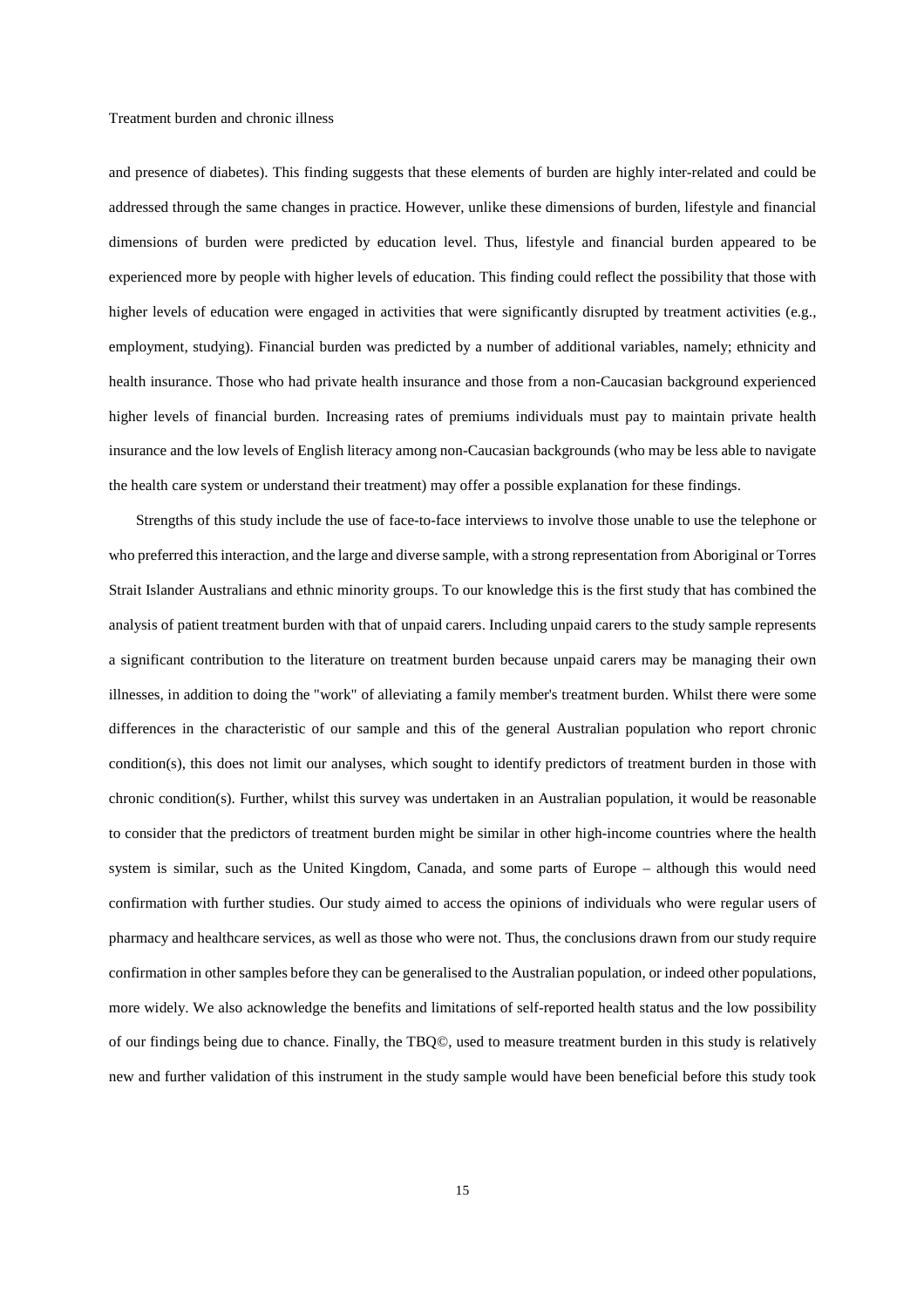place. Nevertheless, our study makes strong contributions towards conceptualising treatment burden and the identification of those for whom this is most problematic.

## **5. Conclusion**

Although our study has not addressed the question of how we can improve treatment burden, it has identified some people who could benefit from targeted strategies aimed at reducing burden. In particular, health professionals should be aware that younger adults with multiple chronic conditions, particularly diabetes or endocrine conditions and those with an unpaid carer may be at particular risk of treatment burden. In addition, those with health insurance, higher levels of education and ethnic backgrounds may be at risk of financial burden. The routine inclusion of treatment burden measures in clinical trials has been suggested as an important consideration to improve the evaluation of the treatment burden associated with health care interventions and management strategies [20]. Importantly, the development and application of appropriate measures in this context would also expand our understanding of this under-researched concept and the extent of the problem.

**Acknowledgements** We thank all participants for completing the survey. We are grateful to Beth Hunter, Rhonda Knights, Nicholas Moir, Brittany Williams and community leaders who supported us in recruiting participants. We thank Gabor Mihala for assistance with data management and Jean Spinks for support with data analysis.

**Author's contributions** AS drafted the manuscript. AW, MK, JW, FK, and EK participated in the design of the main study. SM, AS, MK, AW, EK, and FK were involved in designing and facilitating the surveys. AS, SM and FK analysed the data. All authors read and approved the final manuscript.

### **Compliance with Ethical Standards**

**Funding** This project was funded by the Australian Government Department of Health as part of the Fifth Community Pharmacy Agreement Research and Development Programme managed by The Pharmacy Guild of Australia. The financial assistance provided must not be taken as endorsement of the contents of this study.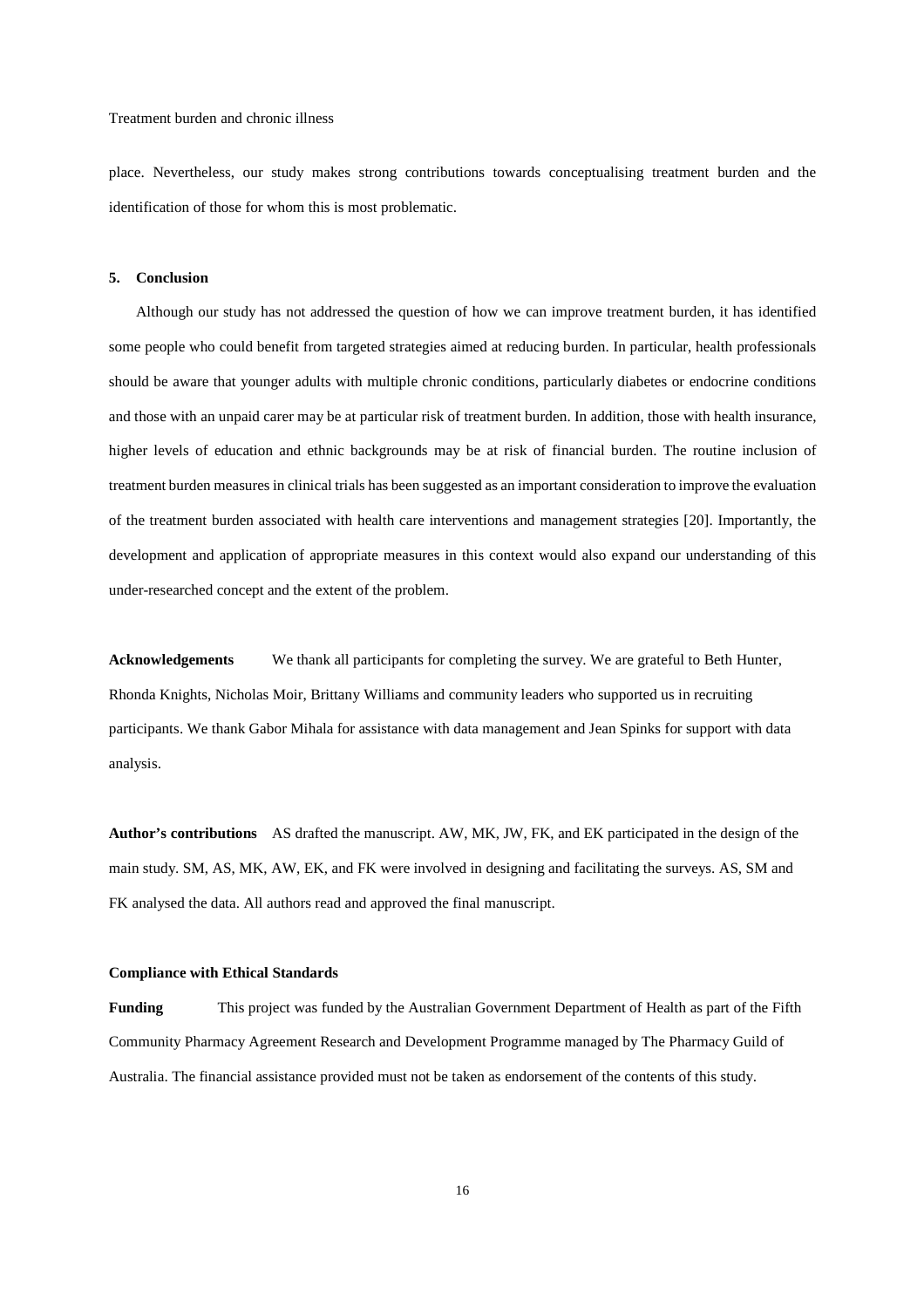**Competing interests** AS, JAW, SM, EK, FK, MAK, and AJW declare that they have no competing interests.

**Ethical approval** Approval for this study was obtained from a University Human Ethics Committee (PHM/12/11/HREC), and from one state Government Health Department. Informed consent was obtained from all individuals who participated in the study. Thus study was conducted in accordance with the World Medical Association's (WMA) Declaration of Helsinki.

#### **References**

1. Tran V-T, Montori VM, Eton DT, Baruch D, Falissard B, Rvaud P. Development and description of measurement properties of an instrument to assess treatment burden among patients with multiple chronic conditions. BMC Medicine. 2012;10(68):1-10.

2. Mair FS, May CR. Thinking about the burden of treatment. British Medical Journal. 2014;349:1-2.

3. Gallacher K, Morrison D, Jani B, Macdonald S, May CR, Montori VM, et al. Uncovering Treatment Burden as a Key Concept for Stroke Care: A Systematic Review of Qualitative Research. PLoS Medicine. 2013;10:1-17.

4. Tran V-T, Barnes C, Montori V, Falissard B, Ravaud P. Taxonomy of the burden of treatment: a multi-country web-based qualitative study of patients with chronic conditions. BMC Medicine. 2015;131:115.